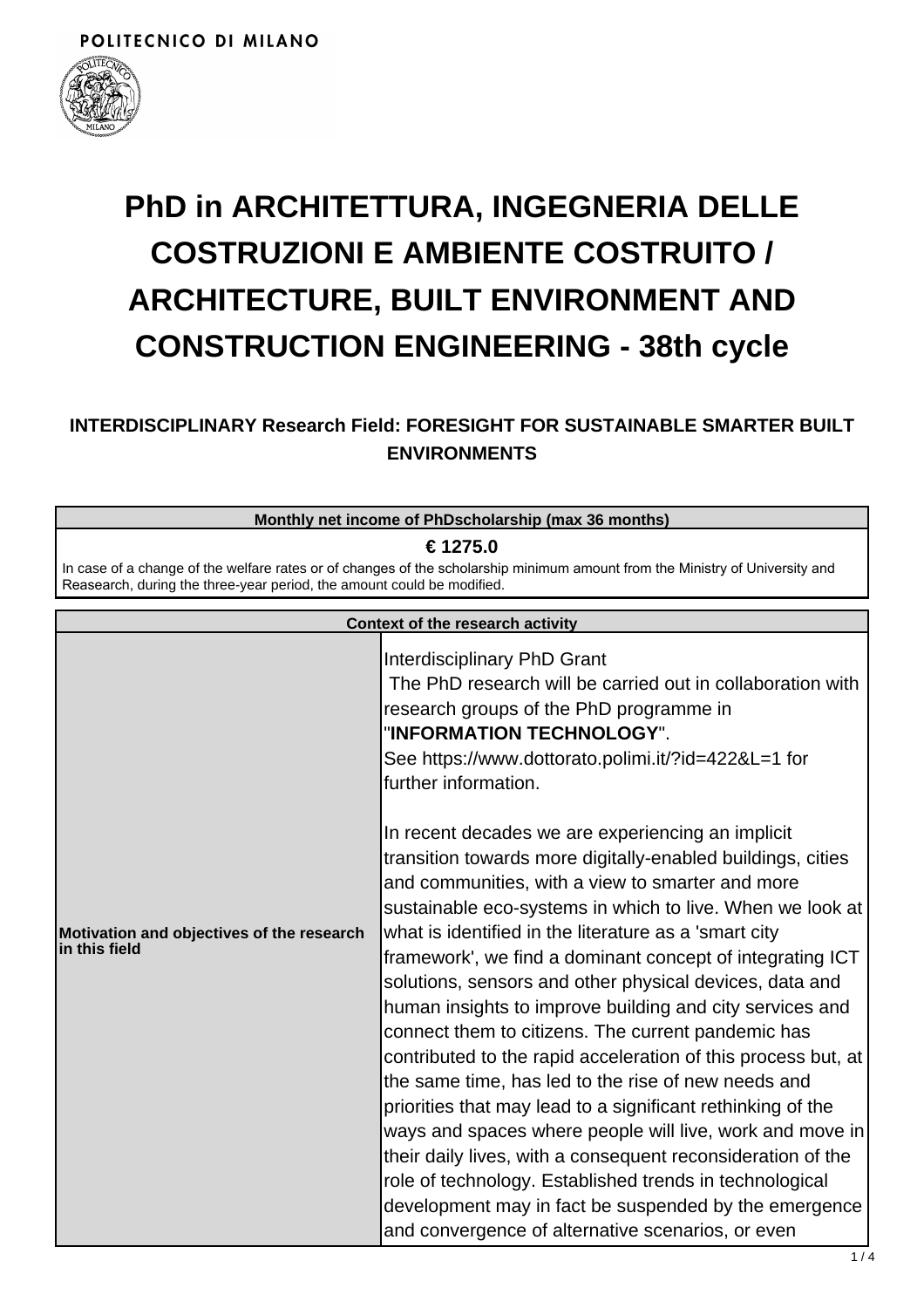## POLITECNICO DI MILANO



|                                                                                        | diverted towards new horizons for newly emerging needs.<br>In the research community, especially when dealing with<br>issues having a long-term impact, there is a growing<br>consensus and attention towards the need of recognizing<br>possible future challenges well in advance, to be able to<br>have the most appropriate responses. In this context, the<br>proposed research aims at exploring the different<br>plausible futures for a human-centered smart built<br>environment, scanning the horizon to envision possible<br>scenarios in the broader perspective of future of smart<br>cities and communities. Such a foresight process will<br>allow to identify future opportunities, challenges and<br>criticalities that may emerge, as the ICT technologies<br>meet the built environment. |
|----------------------------------------------------------------------------------------|-------------------------------------------------------------------------------------------------------------------------------------------------------------------------------------------------------------------------------------------------------------------------------------------------------------------------------------------------------------------------------------------------------------------------------------------------------------------------------------------------------------------------------------------------------------------------------------------------------------------------------------------------------------------------------------------------------------------------------------------------------------------------------------------------------------|
| Methods and techniques that will be<br>developed and used to carry out the<br>research | The fundamental method underlying the proposed<br>research is foresight, a systematic process of analysis<br>and construction of visions of the future, a<br>multidisciplinary activity in its premises in order to be<br>effective. In particular, the foresight methods and tools<br>applied will be participatory and open, involving<br>participants and collaborators from different disciplines<br>and areas of expertise. ABC and DEIB departments are<br>two leading actors (given the specific context) but<br>extended to a wider community. This will allow the<br>inclusion of the different definitions and narratives of the<br>smart buildings and smart cities concepts that are often<br>organized by industry sectors: ICT, electronics, mobility,<br>governance and construction.        |
| <b>Educational objectives</b>                                                          | The PhD Candidate will be trained in the adoption of<br>Systems Thinking and Futures Thinking approaches for<br>identifying the long-term issues and challenges shaping<br>the future development of a human-centered smart built<br>environment and to exploring their implications for<br>research supporting sustainability targets in the horizon<br>2050.                                                                                                                                                                                                                                                                                                                                                                                                                                              |
| <b>Job opportunities</b>                                                               | In line with the increasing market demand for<br>professionals with long-term vision skills, the PhD<br>graduate in this field will be able to find jobs:                                                                                                                                                                                                                                                                                                                                                                                                                                                                                                                                                                                                                                                   |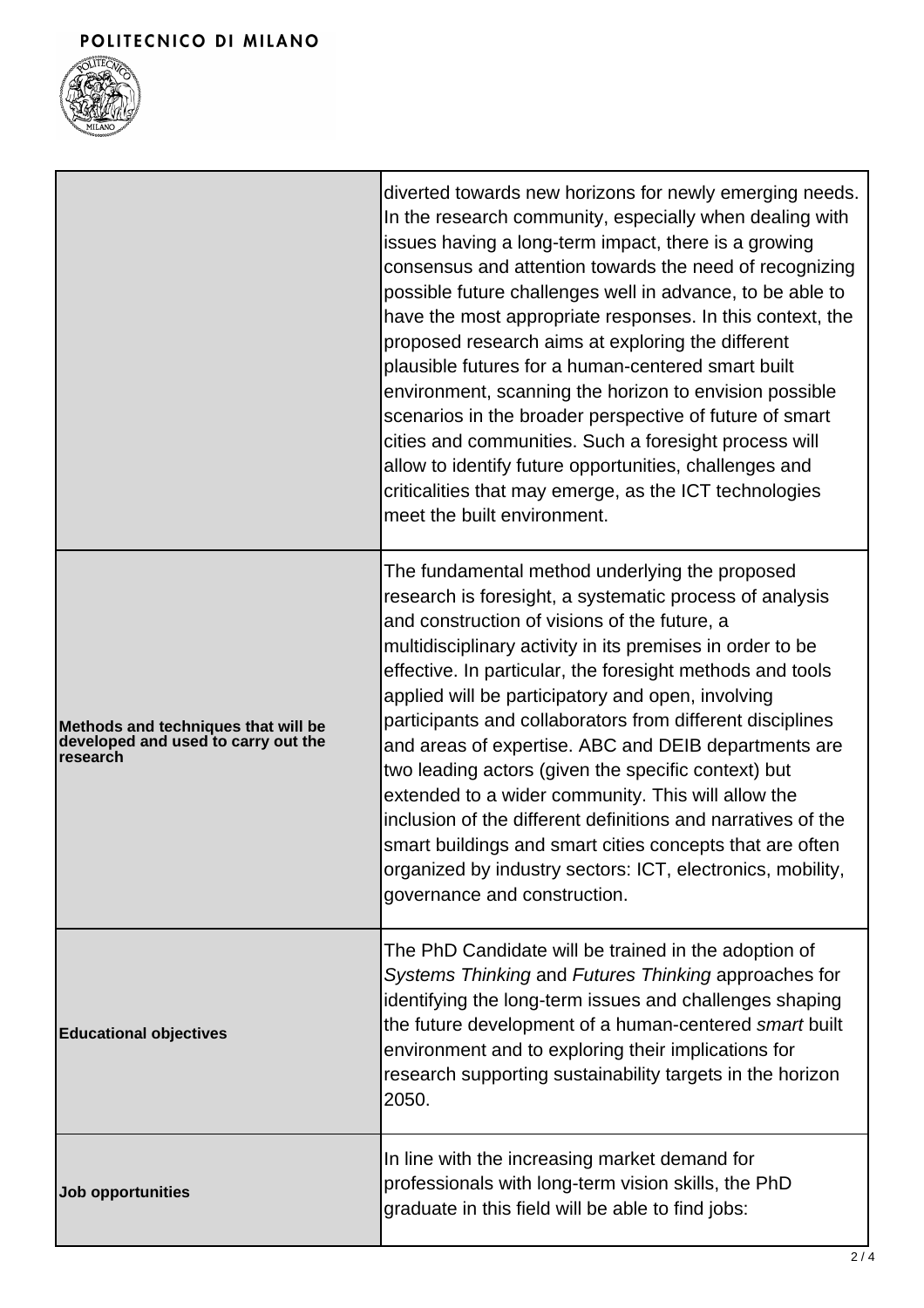

|                                   | at engineering consultancies or research centres<br>offering foresight services;<br>at governments, developers and other organization who<br>want to set long-term strategy for their business in the<br>construction sector. |
|-----------------------------------|-------------------------------------------------------------------------------------------------------------------------------------------------------------------------------------------------------------------------------|
| Composition of the research group | 2 Full Professors<br>3 Associated Professors<br>2 Assistant Professors<br>2 PhD Students                                                                                                                                      |
| Name of the research directors    | Profs. G. Iannaccone, C. Bolchini                                                                                                                                                                                             |

**Contacts**

giuliana.iannaccone@polimi.it cristiana.bolchini@polimi.it

| Additional support - Financial aid per PhD student per year (gross amount) |    |
|----------------------------------------------------------------------------|----|
| <b>Housing - Foreign Students</b>                                          | -- |
| Housing - Out-of-town residents<br>(more than 80Km out of Milano)          | -- |

| Scholarship Increase for a period abroad |          |  |
|------------------------------------------|----------|--|
| <b>Amount monthly</b>                    | I637.5 € |  |
| By number of months                      | F        |  |

**Additional information: educational activity, teaching assistantship, computer availability, desk availability, any other information**

#### **Budget for the research activity:**

total amount Euro 5,197.62 per student In detail:

- 1st year Euro 1,732.54
- 2nd year Euro 1,732.54
- 3rd year Euro 1,732.54

#### **Interdisciplinary cooperation:**

the PhD Candidate will benefit from initiatives organized by both PhD Programmes involved.

#### **Additional information can be found in the Regulations for the 38th Cycle of ABC-PhD**:

download is available at link:

https://beep.metid.polimi.it/web/abcphd/documenti-e-media